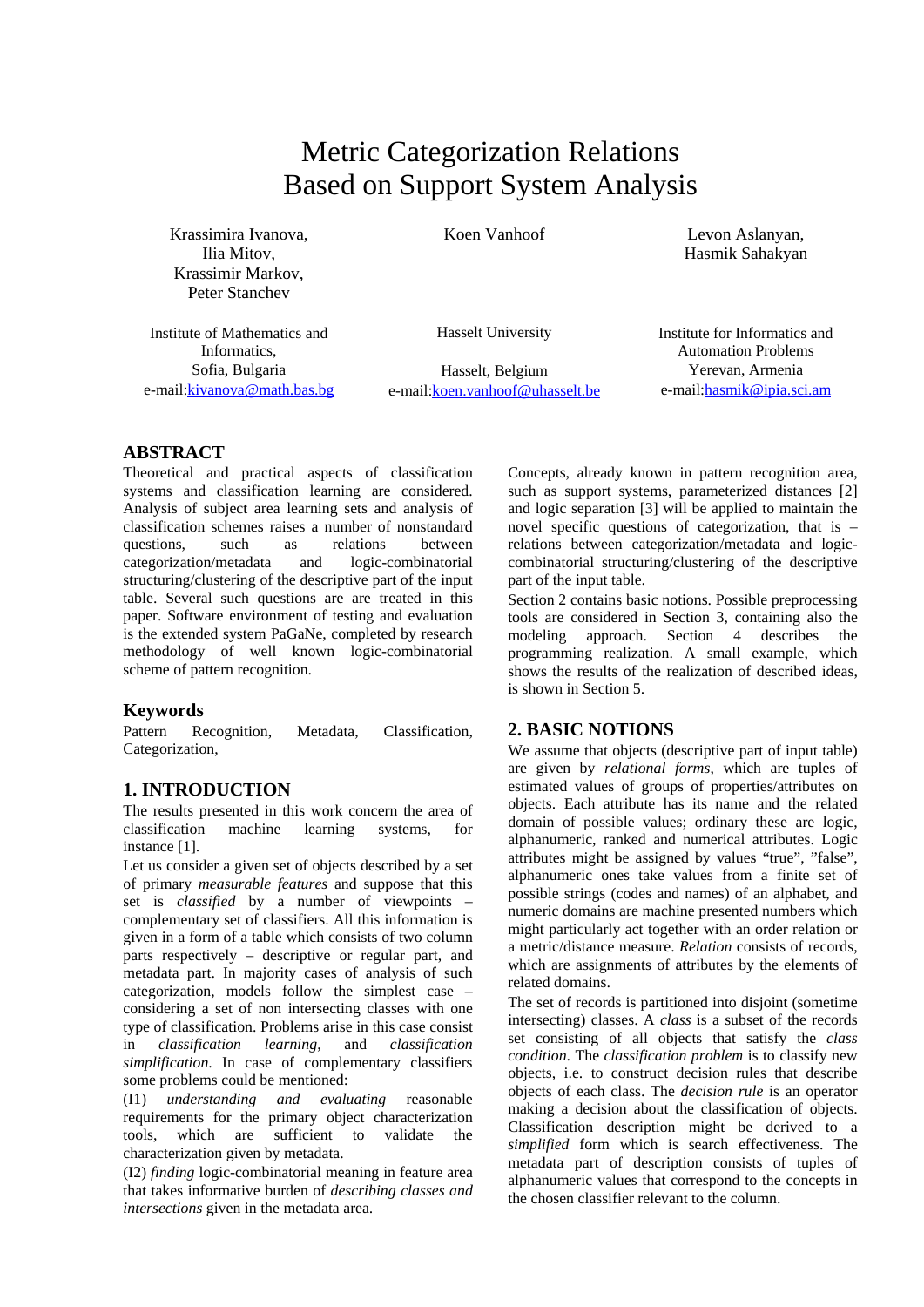#### **3. PREPROCESSING**

Before defining the categorization-metric relation analysis model let us consider several possible first approach/simplification actions to be applied on parts of the descriptive table.

(P1) Identification of groups of features, which give tight/similar descriptions of the objects given in descriptive part, when each feature in the group may play the same role in describing the metadata classes and concepts. It can be done by *cluster analysis by columns* of regular area of the table.

(P2) Similarly *cluster analysis by rows* of regular area is applied. The result concerned sensitively with the considered measure of similarity. The best suitable measure gives clusters highly correlated with classes defined in the metadata area by an individual classifier. To describe the whole complexity of classes by sets of many classifiers and their intersections additional means of similarity are necessary to be developed.

(P3) Metadata part of the descriptive table contains a number of individual classifiers. Application area may apply restrictions on validity of sets and subsets of classifiers. Therefore *consistency structure* of classifiers and classes has to be introduced. Coding the subsets of classifiers by vertices of *k* dimensional unit cube

(where *k* is the number of features) we form the consistency Boolean function. Any subset of the consistency set of classifiers is also a consistency set (an introduced hypotheses), which implies that the consistency Boolean function is monotone. Other structural properties might appear/applied such as *consistency of intersections***.** Consistency structure is the area where the primary object characterization is to be evaluated *describing classes and intersection* given in the metadata area by (I2).

#### **LOGIC-COMBINATORIAL STRUCTURES OF RECOGNITION**

We bring several concepts that were developed in pattern recognition area.

#### **Support system**

A set of support systems  $\Omega$  is defined as a collection of subsets of the set  $\{1,2,\ldots,n\}$  where n is the number of features. Let  $\omega = \{i_1, i_2, \dots, i_k\}$  be a set from  $\Omega$ . We call  $\tilde{\omega} = (\alpha_1 ... \alpha_n)$  the characteristic vector of  $\Omega$ , when  $\alpha_{i} = \dots = \alpha_{i} = 1$ , and the rest of coordinates equals 0. Let's denote by  $\tilde{\omega}S$  the  $\omega$ -part of the description of object *S* (composed by coordinates  $i_1, i_2, \ldots, i_k$ ). Support system is the unit used in comparison of a pair of object descriptions. This is when a set of distances each by a member of  $\Omega$  is defined. The total distance may be determined as the maximum of these sub-distances, the average of these values or in some other similar way. The application counterpart is that a set of features – not smaller and not larger than a support system is very effective in describing a particular classification.

#### **PARAMETRIZED DISTANCES**

Let the descriptive part of initial table consists of the set of objects -  $I_0 = \{S_1, S_2, \dots S_m\}$ . Weights for each object *S<sub>i</sub>* are defined,  $(\gamma_1(S_i), \dots \gamma_n(S_i)) = \tilde{\gamma}(S_i)$ , and weights  $(p_1(\tilde{\omega}), \dots p_r(\tilde{\omega})) = \tilde{p}(\tilde{\omega})$  for each support system vector  $\tilde{\omega}$  are given respectively. Then  $\Gamma_{\tilde{\omega}}(S, S_i) = f(B_{\tilde{\omega}}(S, S_i), \tilde{\gamma}(S_i), \tilde{p}(\tilde{\omega}))$ 

is called the estimate of the object  $S$  by  $S_i$  and  $\tilde{\omega}$ . Defining  $B_{\tilde{\omega}}(S, S_i)$ , the similarity fragment of *S* and  $S_i$ , we also use the distance thresholds  $\tau_i$  of different features. Distance measures received in this way contain a large number of parameters, and this rich set of distances rise optimization problems in different stages of classification, helping to justify automatically the most effective similarity measures.

#### **LOGIC SEPARATION**

The Logic Separation model is based on the implementation of several logically expressed suppositions (constraints, hypothesis) above the elements of the training set. These are some formalisms or additional properties of classification, expressed in terms of Boolean functions and especially – of the Reduced Disjunctive Normal Form (RDNF). Boolean functions appear when considering sets of logical variables (binary properties)  $x_1, x_2, \dots, x_n$ , and in case of two classes:  $K_1$  and  $K_2$ . Let  $\beta \in K_1$ ,  $\gamma \in K_2$  and let  $\alpha$  is an unknown object in the sense of classification. We say that  $\gamma$  is separated by the information of  $\beta$  for  $\alpha$  if  $\beta \oplus \alpha \leq \gamma \oplus \alpha$  where  $\oplus$  the bit-vice mod2 summation is (exclusive OR). In simple words this means that the information difference of  $\gamma$  and  $\alpha$  is "larger" than of  $\beta$  and  $\alpha$ . The first includes directly and completely the second. As a consequence of this assumption we get, that the Reduced Disjunctive Normal Forms of the pair of complementary partially defined Boolean functions describe the complete structure of information enlargement, coming from the training set. Complex categorization given in metadata, transfers consideration from n-cube to the multidimensional multivalue grid, but the principle of class separation and compactness stay effective descriptive elements of classifiers.

#### **THE MODEL OF CATEGORIZATION**

We address the problem of understanding and modeling the realistic interconnections between objective categorization given by a set of classifiers and initial object descriptions given by sets of features and native relations of these descriptions.

The overall model is based on several hypotheses which appear in application area analysis. We differentiate three cases – one or several *metrics* (similarity measures) are given as the *application area properties*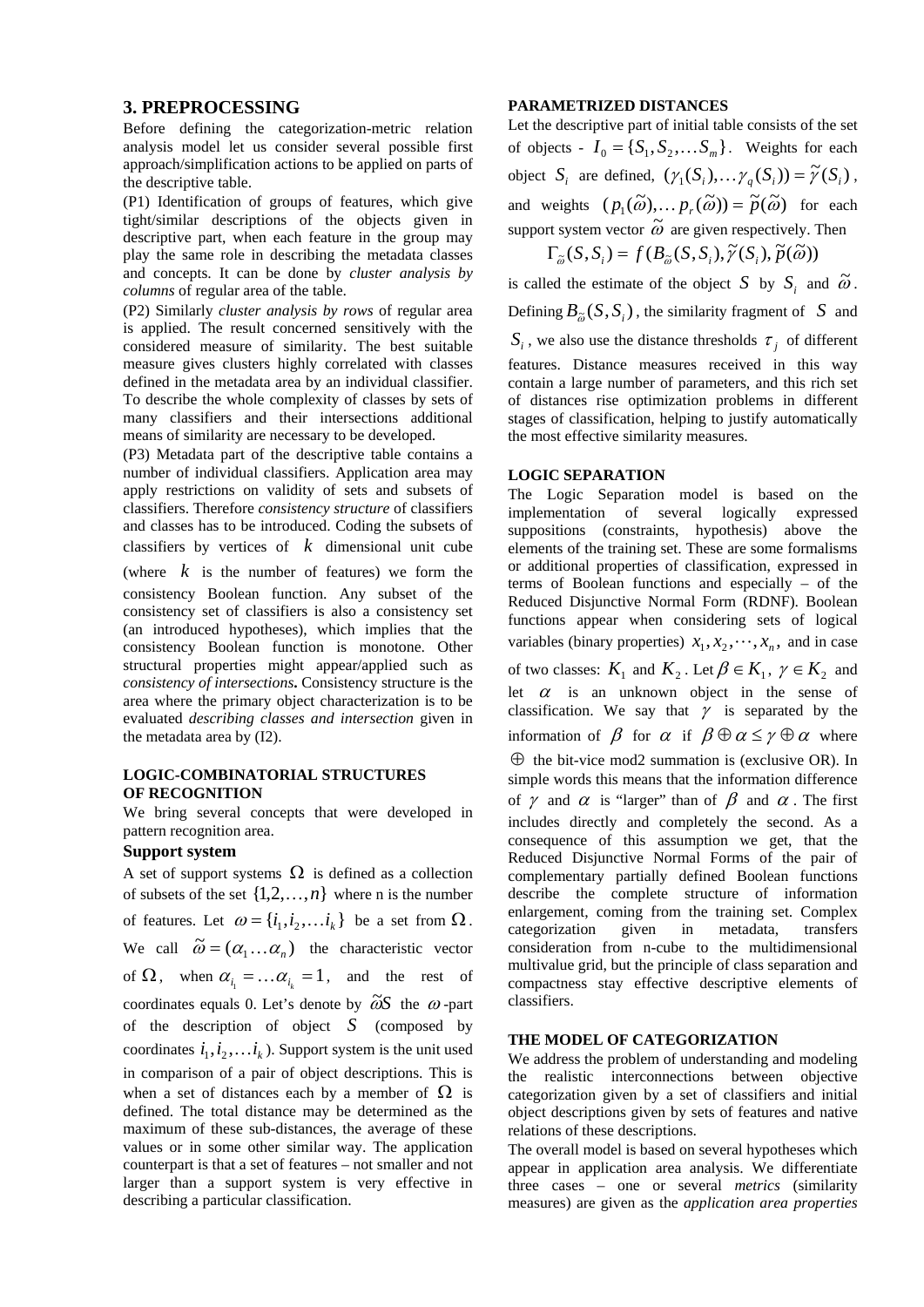(e.g. medical doctor may use in a particular diagnosis several sets of well known comparisons and distances), and they have to be treated as de facto descriptors of the categorization; a large parameterized set of distances is described over the features sets and several *formal optimization* functional are used to estimate the *correspondence of distances to the categorization* (e.g. similarity of categorization tree by metadata and the hierarchical cluster dendrogram, summary distance inside the classes vs. sum of distances between the classes); and finally when several *hypotheses* were found *in terms of* application area *categorization* structures, which helps to find the best distance in the parameterized family of distances. Let outline some example hypotheses.

(H1) *Parameterized smoothness*. Parameterized distances describe in general the classes (their compactness) and interclass separation and boarders (isoperimetry). Those distances are preferable, which give maximal compactness and minimal boarders (smoothness). One of the research goals is *to optimize* the set of all distance parameters being able to give an interpretation to the values found. This is done by modifying the threshold applied, or by involving more suppositions above the set of support systems as follows.

(H2) *Logic join/separation of support systems*. Consider set of all support systems weighted by some compatibility measure to the categorization information. Applying some threshold we get Boolean function that equals 1 on the most attractive support systems. If  $\alpha$  and  $\beta$  are two such systems, then all elements, included in interval  $I(\alpha,\delta)$  (in terms of unit cube) will be supportive. Given the weights of support systems we may determine the maximal intervals of support systems and apply them to analyze the information with best categorization-metrics relations. It is easy to see that the formalism, describing this structural relation is the reduced disjunctive normal form of Boolean functions. This is the case of a set of nonintersecting intervals.

(H3) *Convexity*. If two intervals considered above are intersecting (intervals correspond to different support systems), then consideration of all pair of vertices – each from one of these intervals and applying (H2) we receive a more general interval, which also will consist of all valid support systems. After a recursion of such steps we will come to (H2) with larger intervals or will finish by the total n-cube as the sign of "equality" of all support systems.

## **4. PROGRAM REALIZATION**

For implementing of presented idea we propose an extension of classical classification methods with the purpose of using of metadata for automatic concept identifying of the founded regularities by the system. We have used as a ground a part of already realized classification algorithm in the experimental intelligent system PaGaNe [4].

The standard classification algorithm in PaGaNe uses feature vectors, which consists of (unique) name of the object, name of the class the given object belongs to, as well as a set of values of attributes that characterize the object and follows the next steps:

- automatically classifies the objects of the training set using hierarchies of information spaces;
- analyses the characteristics of classes with purpose to find combinations of values of characteristics, which are representative for the corresponded classes;
- creates "control" nodes, which vectors contain only the matching values of two or more objects;
- checks the training set for consistency;
- provides a frequency analysis of the values of the objects features in order to reduce the search only in classes, which are real candidates to be possible answer;
- founds representative exceptions in the classes to be used for direct recognition.

The recognition is based on reduced search in the multidimensional information space hierarchies.

The enhanced algorithm uses feature vectors with the different structure – the values of preliminary pointed class are equal (all vectors belong to the one general class, which represents the examined area as a whole). Beside of this the vectors contain a second part of values of metadata domains.

At the first stage the learning set is processed by the standard classification algorithm of PaGaNe. As a result we receive a set of control nodes that define specific frequently occurred combinations of attributes. Each of control nodes is connected with the primary objects of the learning set, which were participated in its creation. This way it is known how many and which primary objects contain this combination of attributes. The next step consists of traversing of all metadata positions and finding for each value of these positions one or several control nodes that correspond to this value. The control nodes, connected with examined metadata value, are additionally processed in order to throw out some control nodes that are comprised in other control nodes in the group (each vector, which primary vector includes in the primary vector of another exemplar of examined control nodes, is excluded).

For every metadata value (that define some concept) can be found zero, one or more corresponded control nodes. The reason that corresponded control nodes not exist usually lays in the fact that chosen primary attributes are not enough to correctly define this concept.

If metadata value is connected only with one control node – we can assume that this is the exact name of this control node. The content of this concept is represented as a conjunction of significant values of attributes, contained in corresponded control node. Of course, here also exists risk that primary attributes not represent correctly the examined area (but this is the problem of classification in general).

If the value is connected with more control nodes – it is represented as a disjunction of conjunctions of significant values of attributes, contained in connected control nodes.